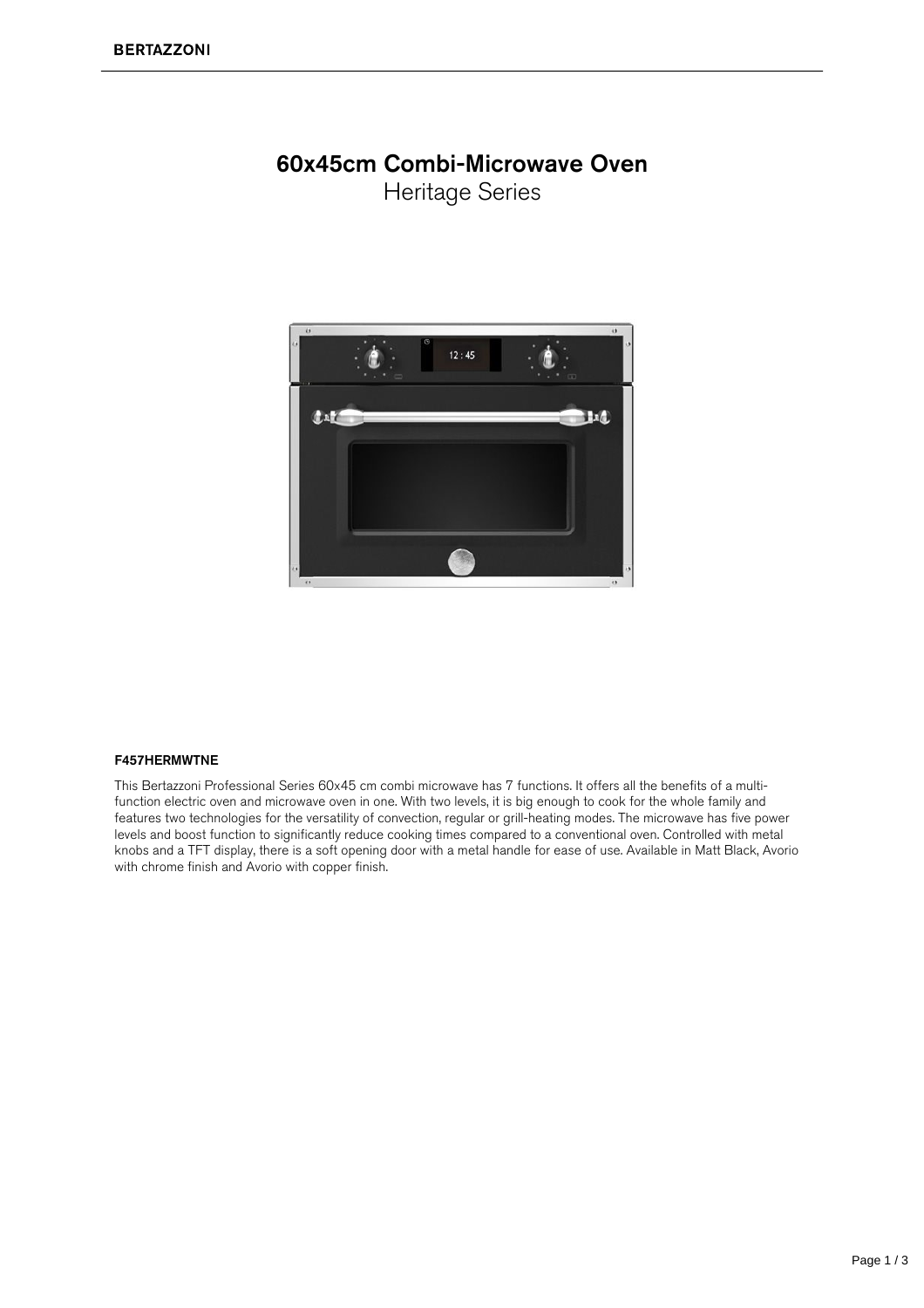## **Features**

| Special functions               | defrost by time / defrost by weight                                                               |
|---------------------------------|---------------------------------------------------------------------------------------------------|
| Size                            | 60x45 cm                                                                                          |
| Microwave type                  | combi-microwave                                                                                   |
| Functions                       | convection / convection grill / grill / microonde combinato / microwave / microwave<br>with grill |
| Total volume                    | 38L                                                                                               |
| Oven controls                   | knobs / touch TFT display                                                                         |
| Auto cooking modes              | 15 preset                                                                                         |
| Inner oven door                 | double                                                                                            |
| Cavity finishing                | stainless steel                                                                                   |
| Oven levels                     | $\overline{2}$                                                                                    |
| Door hinges                     | soft-motion                                                                                       |
| Oven handle                     | metal                                                                                             |
| Wire-shelves                    | $\mathbf{1}$                                                                                      |
| Tray                            | 1 glazen                                                                                          |
| Oven lights                     | single                                                                                            |
| Turntable quantity              | 1 glass                                                                                           |
| Turntable diameter              | 32 cm                                                                                             |
| <b>Technical specifications</b> |                                                                                                   |
| Energy class                    | Α                                                                                                 |
| Voltage and frequency           | 220/240 V - 50/60 Hz                                                                              |
| Absorbed power (W)              | 3400W                                                                                             |